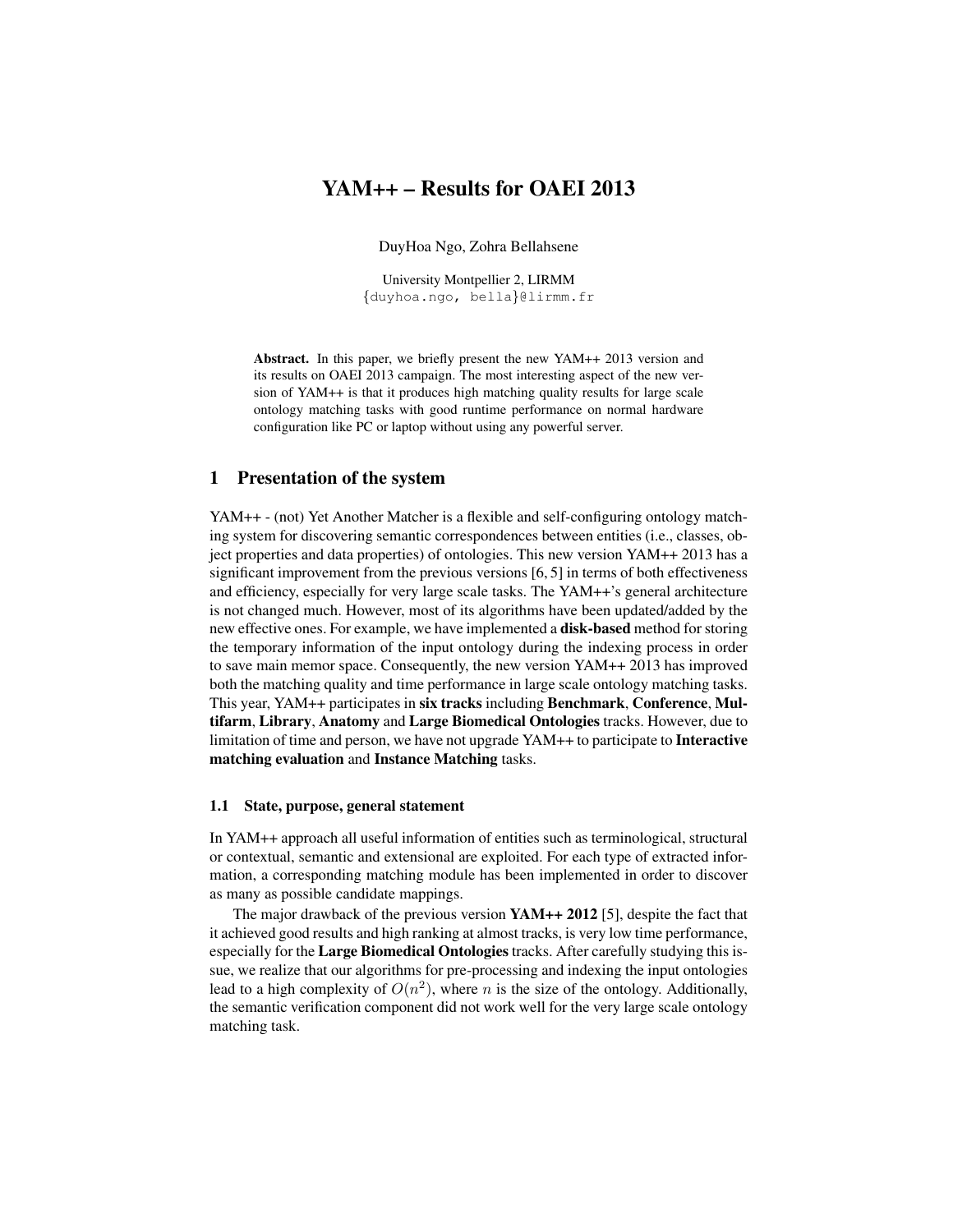In the current version YAM++ 2013, the flaws mentioned above have been significantly fixed. Firstly, we have revised our algorithms for pre-processing and indexing the input ontologies and now they are with  $O(||n||+||v||)$  complexity, where n and v are the number of nodes and edges of a Directed Acyclic Graph transformed from the ontology. Moreover, we have implemented a **disk-based** method for storing the temporary information of the input ontologes during the indexing process. This method allows us save a significant space of main memory. this makes possible run YAM++ with very large scale ontology matching in a personal computer with ordinary configuration (using 1G JVM only).

Secondly, we have introduced different inconsistent alignment patterns in order to detect as much as possible conflict set. Then, a new and fast approximate algorithm has been implemented to find the nearly optimization solution, which corresponds to the final consistent alignment.

#### 1.2 Specific techniques used

In this section, we will briefly describe the workflow of YAM++ and its main components, which are shown in Fig.1.



Fig. 1: Main components of YAM++ system

In YAM++ approach, a generic workflow for a given ontology matching scenario is as follows.

- 1. Input ontologies are loaded and parsed by a Ontology Loader component;
- 2. Information of entities in ontologies are indexed by the Annotation Indexing, the Structure Indexing and Context Indexing components;
- 3. Candidates Pre-Filtering component filters out all possible pairs of entities from the input ontologies, whose descriptions are highly similar;
- 4. The candidate mappings are then passed into Similarity Computation component, which includes: (i) the Terminological Matcher component that produces a set of mappings by comparing the annotations of entities; (ii) the Instance-based Matcher component that supplements new mappings through shared instances between ontologies and (iii) the Contextual Matcher, which is used to compute the similarity value of a pair of entities by comparing their context profiles. In YAM++,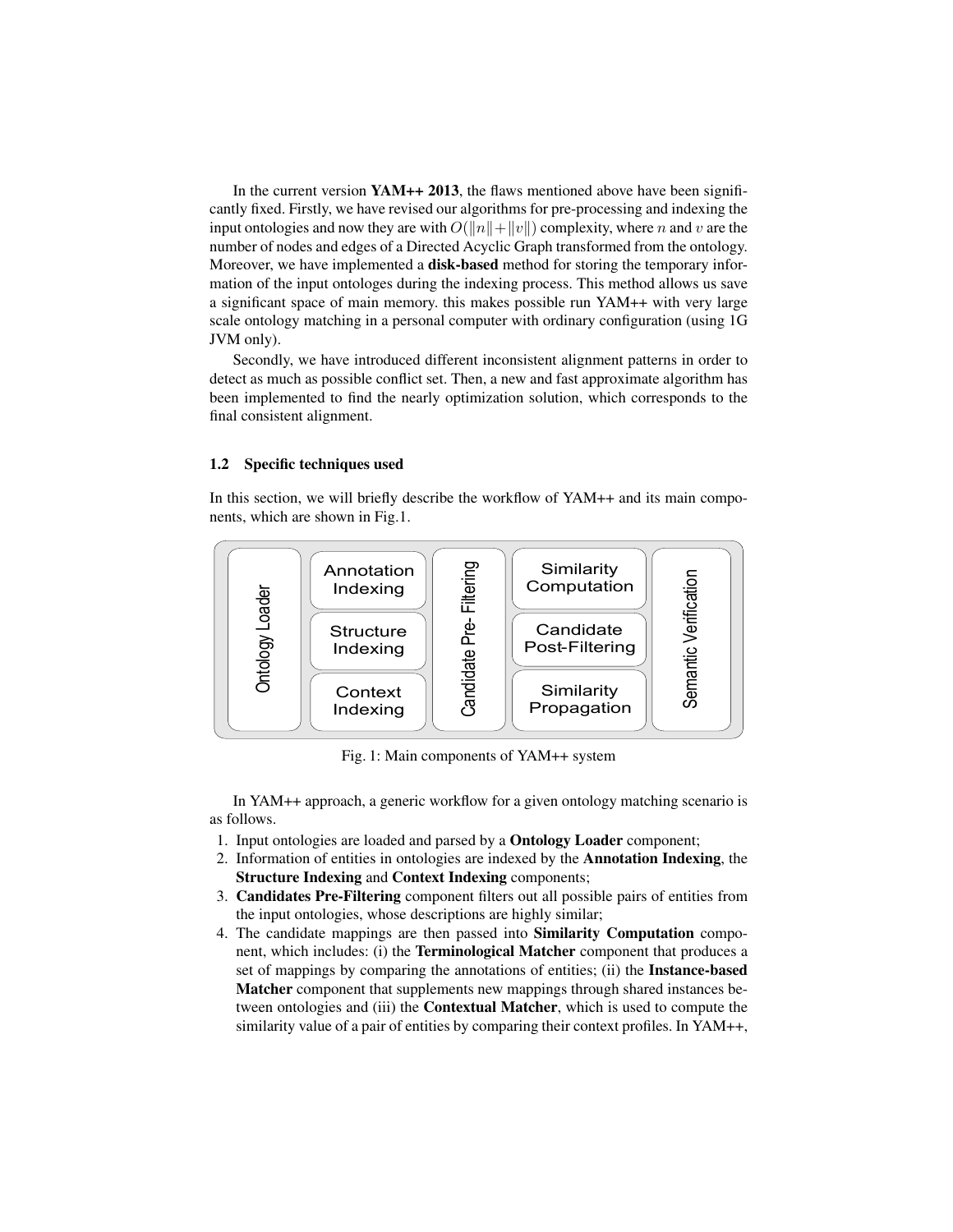the matching results of the Terminological Matcher, the Contextual Matcher and the Instance-based Matcher are combined to have a unique set of mappings. We call them element level matching result.

- 5. The Similarity Propagation component then enhances element level matching result by exploiting structural information of entities; We call the result of this phase structure level matching result.
- 6. The Candidate Post-Filtering component is used to combine and select the potential candidate mappings from element and structure level results.
- 7. Finally, the Semantic Verification component refines those mappings in order to eliminate the inconsistent ones.

Let us now to present the specific features of each component.

*Ontology Loader* To read and parse input ontologies, YAM++ uses OWLAPI open source library. In addition, YAM++ makes use of (i) Pellet<sup>1</sup> - an OWL 2 Reasoner in order to discover hidden relations between entities in small ontology and (ii)  $E L K<sup>2</sup>$ reasoner for large ontology. In this phase, the whole ontology is loaded in the main memory.

*Annotation Indexing* In this component, all annotations information of entities such as ID, labels and comments are extracted. The languages used for representing annotations are considered. In the case where input ontology use different languages to describe the annotations of entities, a multilingual translator (Microsoft Bing) is used to translate those annotations to English. Those annotations are then normalized by tokenizing into set of tokens, removing stop words, and stemming. Next, the resulting tokens are indexed in a table for future use.

*Structure Indexing* In this component, the main structure information such as IS-A and PAR-OF hierarchies of ontology are stored. In particular, YAM++ assigns a compressed bitset values for every entity of the ontology. Through the bitset values of each entity, YAM++ can fast and easily gets its ancestors, descendants, etc. A benefit of this method is to easily access to the structure information of ontology and minimize memory for storing it. After this step, the loaded ontology can be released to save main memory.

*Context Indexing* In this component, we define a context profile of an entity as a set of three text corpora: (i) Entity Description includes annotation of the entity itself; (ii) Ancestor Description comprises the descriptions of its ancestor and (iii) Descendant Description comprises the descriptions of its descendant. Indexing those corpora is We performed by Lucene indexing engine.

*Candidates Pre-Filtering* The aim of this component is to reduce the computational space for a given scenario, especially for the large scale ontology matching tasks. In YAM++, two filters have been designed for the purpose of performing matching process efficiently.

<sup>1</sup> http://clarkparsia.com/pellet/

<sup>&</sup>lt;sup>2</sup> http://www.cs.ox.ac.uk/isg/tools/ELK/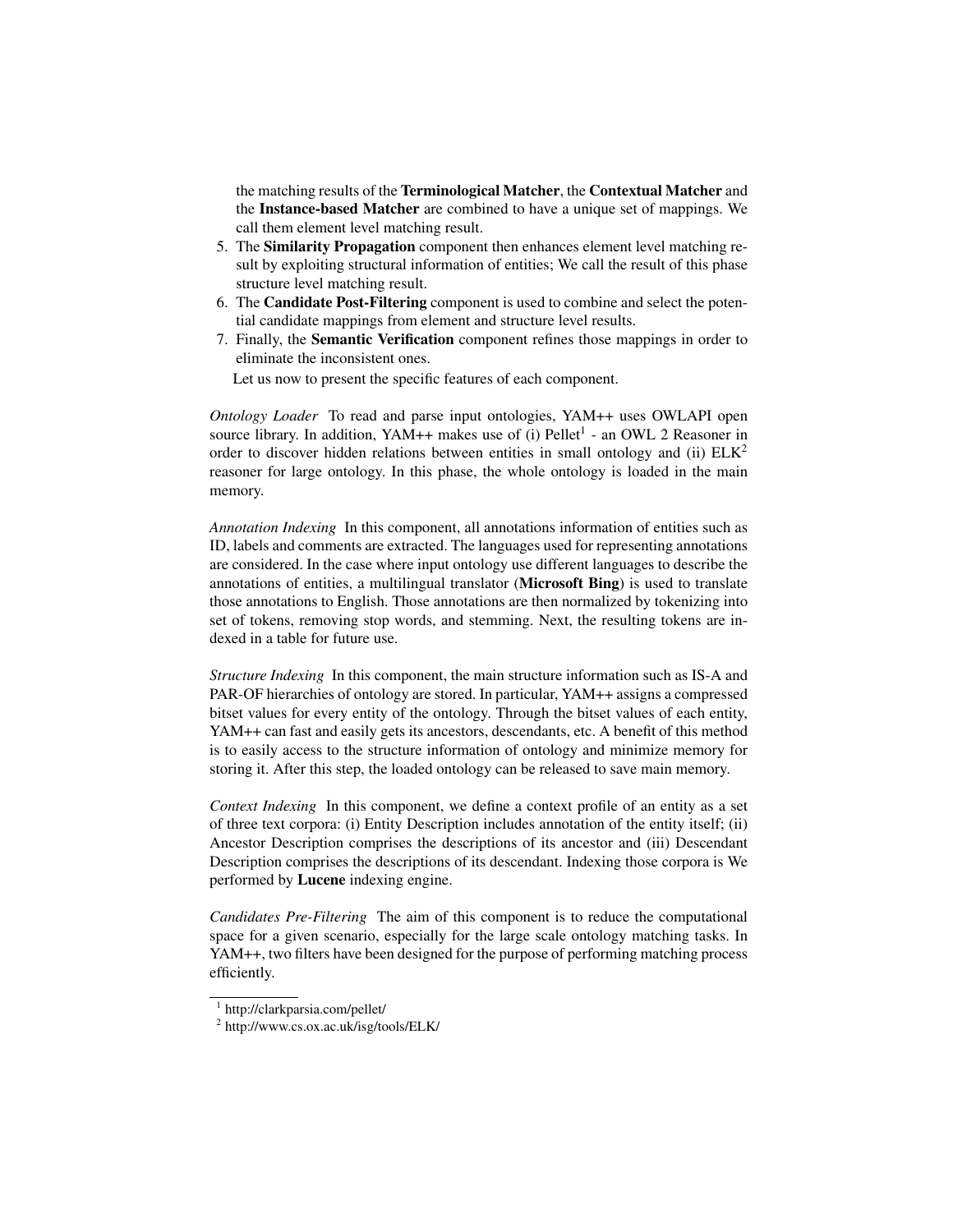- A Description Filter is a search-based filter, which filters out the candidate mappings before computing the real similarity values between the description of entities. Firstly, the descriptions of all entities in the bigger size ontology are indexed by Lucene search engine. For each entity in the smaller size ontology, three multiple terms queries corresponding to three description included in its context profile will be performed. The **top-K** algorithm based on ranking score of those queries is used to select the most similar entities.
- A Label Filter is used to fast detect candidate mappings, where the labels of entities in each candidate mapping are similar or differ in maximum two tokens. The intuition is that if two labels of two entities differ by more than three tokens, any string-based method will produce a low similarity score value. Then, these entities are highly unmatched.

*Similarity Computation* The three matcher described in this component are the same as in the YAM++ 2012 version. For more detail, we refer readers to our papers: Terminological Matcher [7], Instance-based Matcher [6]. A slight modification at the Contextual Matcher is that we use algorithm described in [8] for small ontology matching, whereas we use the **Lucene** ranking score for large scale ontology matching.

*Similarity Propagation* This component is similar to the Structural Matcher component described in YAM++ 2012 version. It contains two similarity propagation methods namely Similarity Propagation and Confidence Propagation.

- The Similarity Propagation method is a graph matching method, which inherits the main features of the well-known Similarity Flooding algorithm [2]. The only difference is about transforming an ontology to a directed labeled graph. This matcher is not changed from the first YAM++ version to the current version. Therefore, for saving space, we refer to section Similarity Flooding of [6] for more details.
- The Confidence Propagation method principle is as follows. Assume  $\langle a_1, b_1, \equiv, c_1 \rangle$ and  $\langle a_2, b_2, \equiv, c_2 \rangle$  are two initial mappings, which are maybe discovered by the element level matcher (i.e., the terminological matcher or instance-based matcher). If  $a_1$  and  $b_1$  are ancestors of  $a_2$  and  $b_2$  respectively, then after running confidence propagation, we have  $\langle a_1, b_1, \equiv, c_1 + c_2 \rangle$  and  $\langle a_2, b_2, \equiv, c_2 + c_1 \rangle$ . Note that, confidence values are propagated only among collection of initial mappings.

In YAM++, the aim of the Similarity Propagation method is discovering new mappings by exploiting as much as possible the structural information of entities. This method is used for a small scale ontology matching task, where the total number of entities in each ontology is smaller than 1000. In contrary, the Confidence Propagation method supports a Semantic Verification component to eliminate inconsistent mappings. This method is mainly used in a large scale ontology matching scenario.

*Candidates Post-Filtering* The aim of the Mappings Combination and Selection component is to produce a unique set of mappings from the matching results obtained by the terminological matcher, instance-based matcher and structural matcher. In this component, a Dynamic Weighted Aggregation method have been implemented. Given an ontology matching scenario, it automatically computes a weight value for each matcher and establishes a threshold value for selecting the best candidate mappings. The main idea of this method can be seen in [6] for more details.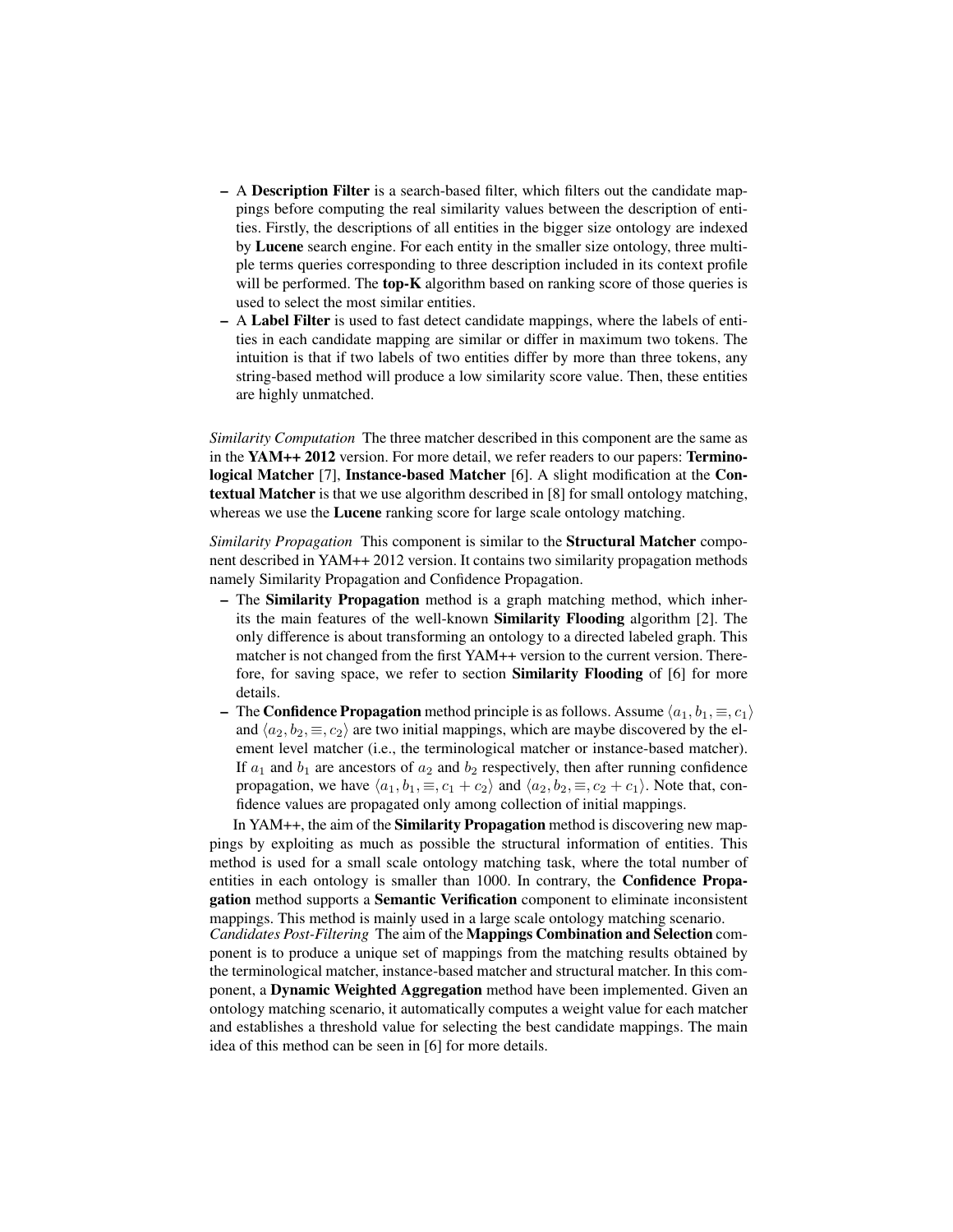*Semantic Verification* After running the similarity or confidence propagation on overall candidate mappings, the final achieved similarity values reach a certain stability. Based on those values, YAM++ is able to remove inconsistent mappings with more certainty. There are two main steps in the **Semantic Verification** component such as (i) identifying inconsistent mappings, and (ii) eliminating inconsistent mappings.

In order to identify inconsistencies, several semantic conflict patterns have been designed in YAM++ as follows (see [4] for more detail):

- Two mappings  $\langle a_1, b_1 \rangle$  and  $\langle a_2, b_2 \rangle$  are crisscross conflict if  $a_1$  is an ancestor of  $a_2$ in ontology  $O_1$  and  $b_2$  is an ancestor of  $b_1$  in ontology  $O_2$ .
- Two mappings  $\langle a_1, b_1 \rangle$  and  $\langle a_2, b_2 \rangle$  are disjointness subsumption conflict if  $a_1$  is an ancestor of  $a_2$  in ontology  $O_1$  and  $b_2$  disjoints with  $b_1$  in ontology  $O_2$  and vice versa.
- A property-property mapping  $\langle p_1, p_2 \rangle$  is inconsistent with respect to alignment A if  $\{Doms(p_1) \times Doms(p_2)\} \cap A = \emptyset$  and  $\{Rans(p_1) \times Rans(p_2)\} \cap A = \emptyset$ then  $(p_1, p_2)$ , where  $Doms(p)$  and  $Rans(p)$  return a set of domains and ranges of property p.
- Two mappings  $\langle a, b_1 \rangle$  and  $\langle a, b_2 \rangle$  are duplicated conflict if the cardinality matching is 1:1 (for a small scale ontology matching scenario) or the semantic similarity  $SemSim(b_1, b_2)$  is less than a threshold value  $\theta$  (for a large scale matching with cardinality 1:m).

Two methods, i.e., complete and approximate diagnosis are used in order to eliminate inconsistent mappings. We use complete version Alcomo [3] for small scale. In term of approximate version for large scale, we transform this task into a Maximum Weighted Vertex Cover problem. A modification of Clarkson algorithm [1], which is a Greedy approach. The idea of this method is that it iteratively removes the mapping with the smallest cost, which is computed by a ratio of its current confidence value to number of its conflicts.

#### 1.3 Adaptations made for the evaluation

Before running the matching process, YAM++ analyzes the input ontologies and adapts itself to the matching task. In particular, if the annotations of entities in input ontologies are described by different languages, YAM++ automatically translates them in English. If the number of entities in input ontologies is smaller than 1000, YAM++ is switched to small scale matching regime, otherwise, it runs with large scale matching regime. The main difference between the two regimes lies in the Similarity Propagation and Semantic Verification components as we discussed above.

#### 1.4 Link to the system and parameters file

A SEALS client wrapper for YAM++ system and the parameter files can be download at: http://www2.lirmm.fr/dngo/YAMplusplus2013.zip. See the instructions in tutorial from SEALS platform<sup>3</sup> to test our system.

<sup>3</sup> http://oaei.ontologymatching.org/2013/seals-eval.html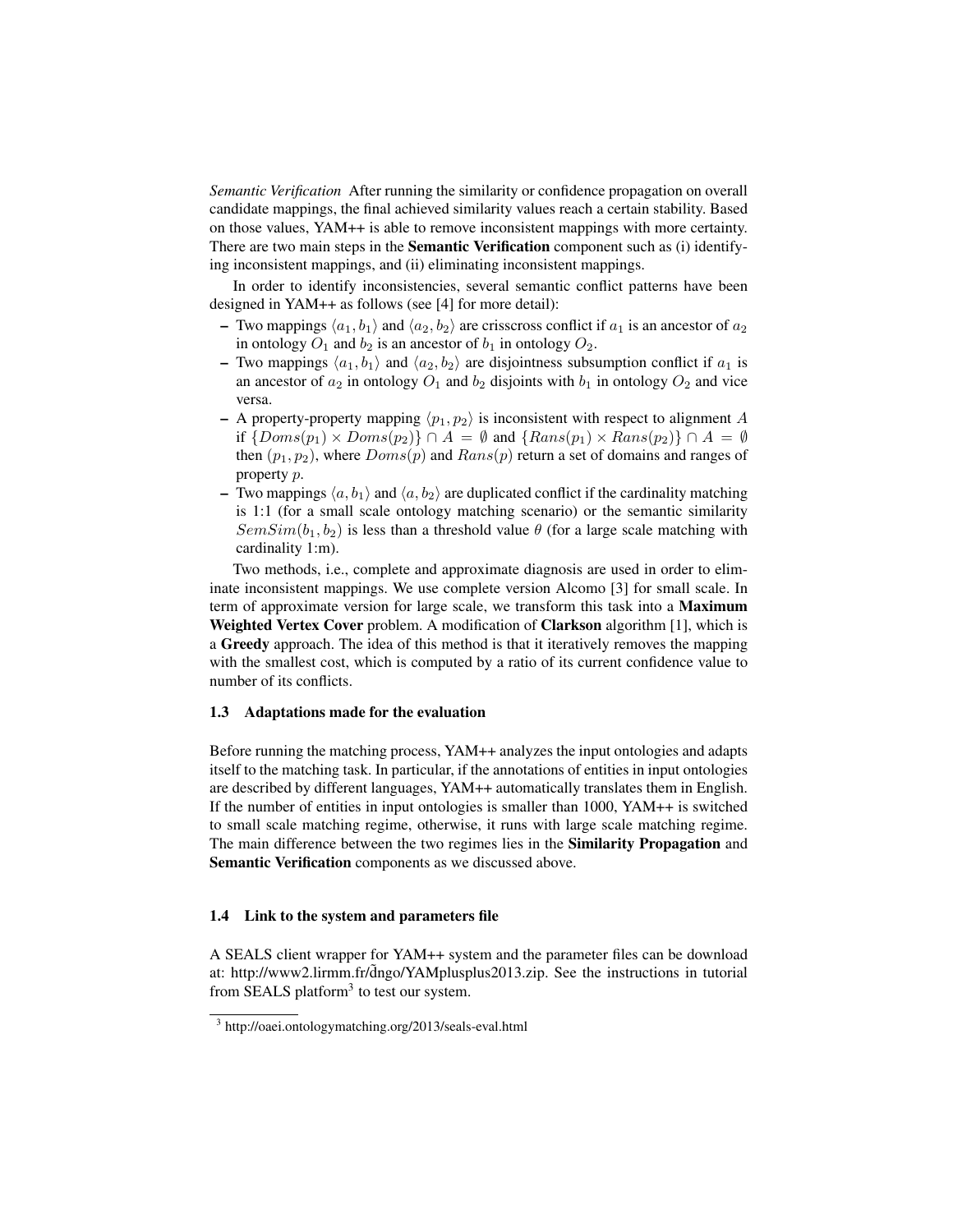#### 1.5 Link to the set of provided alignments (in align format)

The results of all tracks can be downloaded at: http://www2.lirmm.fr/dngo/ YAMplusplus2013Results.zip.

## 2 Results

In this section, we present the evaluation results obtained by running YAM++ with SEALS client with Benchmark, Conference, Multifarm, Library, Anatomy and Large Biomedical Ontologies tracks. All experiments are executed by YAM++ with SEALS client version 4.1 beta and JDK 1.6 on PC Intel 3.0 Pentium, 3Gb RAM, Window XP SP3.

## 2.1 Benchmark

In OAEI 2013, Benchmark includes 5 blind tests for both organizers and participants. Those tests are regeneration of the bibliography test set. Table 1 shows the avergae results of YAM++ running on the Benchmark dataset.

|                                                 | Test set  H-mean Precision  H-mean Recall  H-mean Fmeasure |      |      |  |  |  |
|-------------------------------------------------|------------------------------------------------------------|------|------|--|--|--|
| <b>Biblio</b>                                   | ነ 97                                                       | 0.82 | O 89 |  |  |  |
| Table 1, VAM u goodte on not been bondered tool |                                                            |      |      |  |  |  |

Table 1: YAM++ results on pre-test Benchmark track

## 2.2 Conference

Conference track now contains 16 ontologies from the same domain (conference organization) and each ontology must be matched against every other ontology. This track is an open+blind, so in the Table 2, we can only report our results with respect to the available reference alignments

| Test set       | H-mean Precision   H-mean Recall   H-mean Fmeasure |      |      |
|----------------|----------------------------------------------------|------|------|
| Conference ral | 0.80                                               | 0.69 | 0.74 |
| Conference ra2 | 0.78                                               | 0.65 | 0.71 |

Table 2: YAM++ results on Conference track

## 2.3 MultiFarm

The goal of the MultiFarm track is to evaluate the ability of matcher systems to deal with multilingual ontologies. It is based on the OntoFarm dataset, where annotations of entities are represented in different languages such as: English (en), Chinese (cn), Czech (cz), Dutch (nl), French (fr), German (de), Portuguese (pt), Russian (ru) and Spanish (es). YAM++'s results are showed in the Fig. 2

## 2.4 Anatomy

The Anatomy track consists of finding an alignment between the Adult Mouse Anatomy (2744 classes) and a part of the NCI Thesaurus (3304 classes) describing the human anatomy. Table 3 shows the evaluation result and runtime of YAM++ on this track.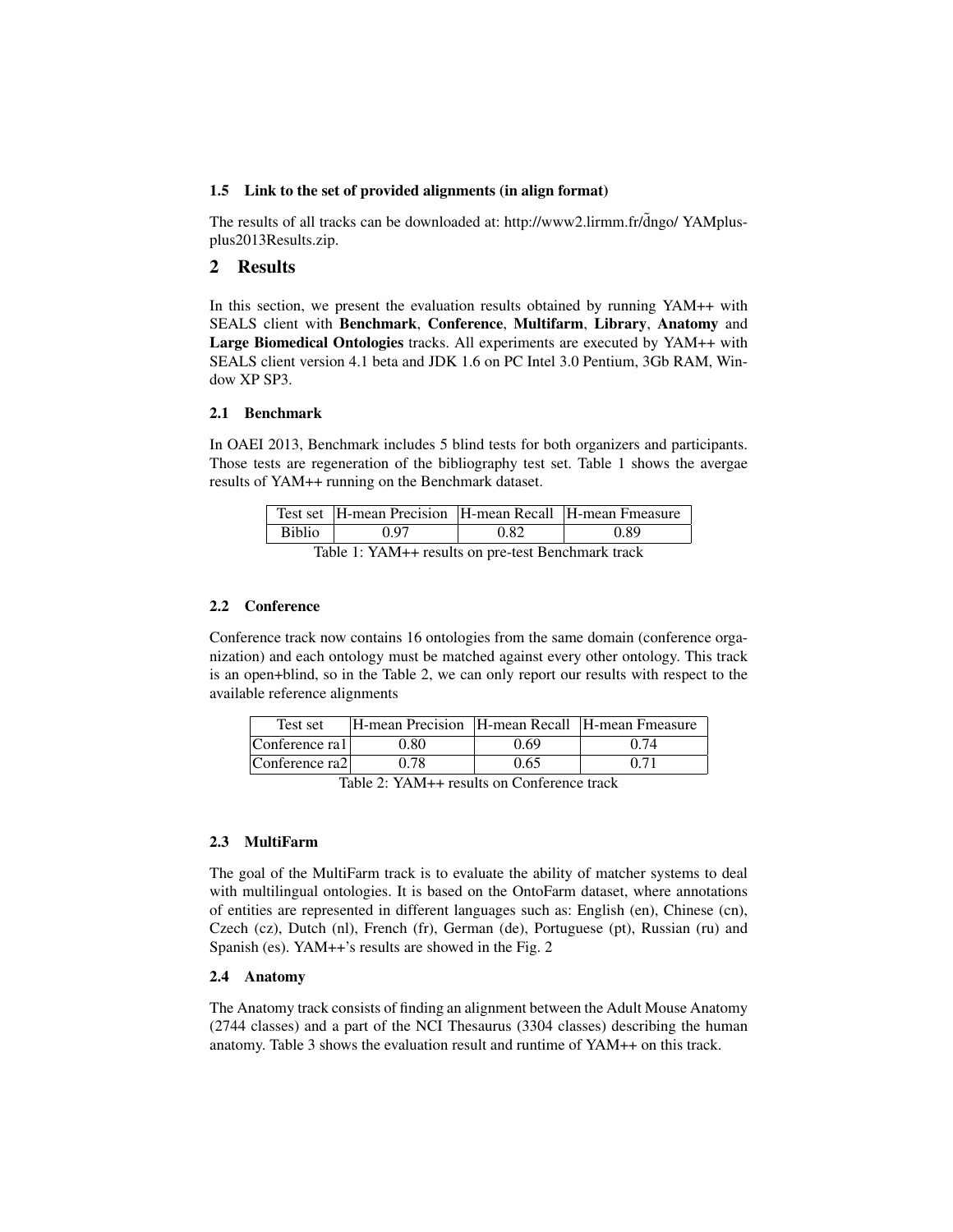| Test     | Pr   | <b>Fm</b> | Re | Test         | Pr   | Fm   | <b>Re</b> | Test         | Pr   | Fm   | Re | Test         | Pr   | Fm   | Re   |
|----------|------|-----------|----|--------------|------|------|-----------|--------------|------|------|----|--------------|------|------|------|
| cn-cz    | 0.71 | 0.56      |    | $0.46$ cz-en | 0.81 | 0.7  |           | $0.62$ de-nl | 0.73 | 0.6  |    | $0.5$ es-nl  | 0.66 | 0.13 | 0.07 |
| cn-de    | 0.75 | 0.58      |    | $0.48$ cz-es | 0.68 | 0.14 |           | $0.08$ de-pt | 0.73 | 0.61 |    | $0.52$ es-pt | 0.76 | 0.23 | 0.13 |
| cn-en    | 0.74 | 0.59      |    | $0.49$ cz-fr | 0.78 | 0.69 |           | $0.61$ de-ru | 0.77 | 0.62 |    | $0.52$ es-ru | 0.69 | 0.15 | 0.08 |
| cn-es    | 0.58 | 0.16      |    | $0.1$ cz-nl  | 0.76 | 0.65 |           | $0.57$ en-es | 0.72 | 0.18 |    | $0.1$ fr-nl  | 0.77 | 0.68 | 0.61 |
| $cn$ -fr | 0.77 | 0.62      |    | $0.52$ cz-pt | 0.77 | 0.67 |           | $0.59$ en-fr | 0.81 | 0.72 |    | $0.65$ fr-pt | 0.79 | 0.72 | 0.67 |
| cn-nl    | 0.71 | 0.57      |    | $0.48$ cz-ru | 0.77 | 0.63 |           | $0.53$ en-nl | 0.79 | 0.68 |    | $0.6$ fr-ru  | 0.77 | 0.66 | 0.58 |
| cn-pt    | 0.7  | 0.57      |    | $0.49$ de-en | 0.82 | 0.71 |           | $0.62$ en-pt | 0.8  | 0.7  |    | $0.62$ nl pt | 0.77 | 0.7  | 0.64 |
| $cn$ -ru | 0.75 | 0.57      |    | $0.46$ de-es | 0.68 | 0.14 |           | $0.08$ en-ru | 0.79 | 0.66 |    | $0.57$ nl-ru | 0.76 | 0.65 | 0.57 |
| cz-de    | 0.76 | 0.63      |    | $0.54$ de-fr | 0.76 | 0.65 |           | $0.57$ es-fr | 0.71 | 0.15 |    | $0.09$ pt-ru | 0.75 | 0.65 | 0.57 |

Fig. 2: YAM++ results on MultiFarm track

| Test set                                  | Precision | Recall | Fmeasure | Run times |  |  |  |
|-------------------------------------------|-----------|--------|----------|-----------|--|--|--|
| Anatomy                                   | 0.944     | 0.869  | 0.905    | 62(s)     |  |  |  |
| Table $3: YAM++$ results on Anatomy track |           |        |          |           |  |  |  |

Table 3: YAM++ results on Anatomy track

#### 2.5 Library

The library track is a real-word task to match the STW (6575 classes) and the TheSoz (8376 classes) thesaurus. Table 4 shows the evaluation result and runtime of YAM++ against an existing reference alignment on this track.

| Test set | Precision | Recall | Fmeasure | Run times |
|----------|-----------|--------|----------|-----------|
| Library  | ገ 692.    | 0.808  |          |           |

Table 4: YAM++ results on Library track

#### 2.6 Large Biomedical Ontologies

This track consists of finding alignments between the Foundational Model of Anatomy (FMA), SNOMED CT, and the National Cancer Institute Thesaurus (NCI). There are 9 sub tasks with different size of input ontologies, i.e., small fragment, large fragment and the whole ontologies. Table 5 shows the evaluation results and run times of YAM++ on those sub tasks.

## 3 General comments

This is the third time YAM++ participates to the OAEI campaign. We found that SEALS platform is a very valuable tool to compare the performance of our system with the others. Besides, we also found that OAEI tracks covers a wide range of heterogeneity in ontology matching task. They are very useful to help developers/researchers to develop their semantic matching system.

#### 3.1 Comments on the results

The current version of YAM++ has shown a significant improvement both in terms of matching quality and runtime with respect to the previous version. In particular, the